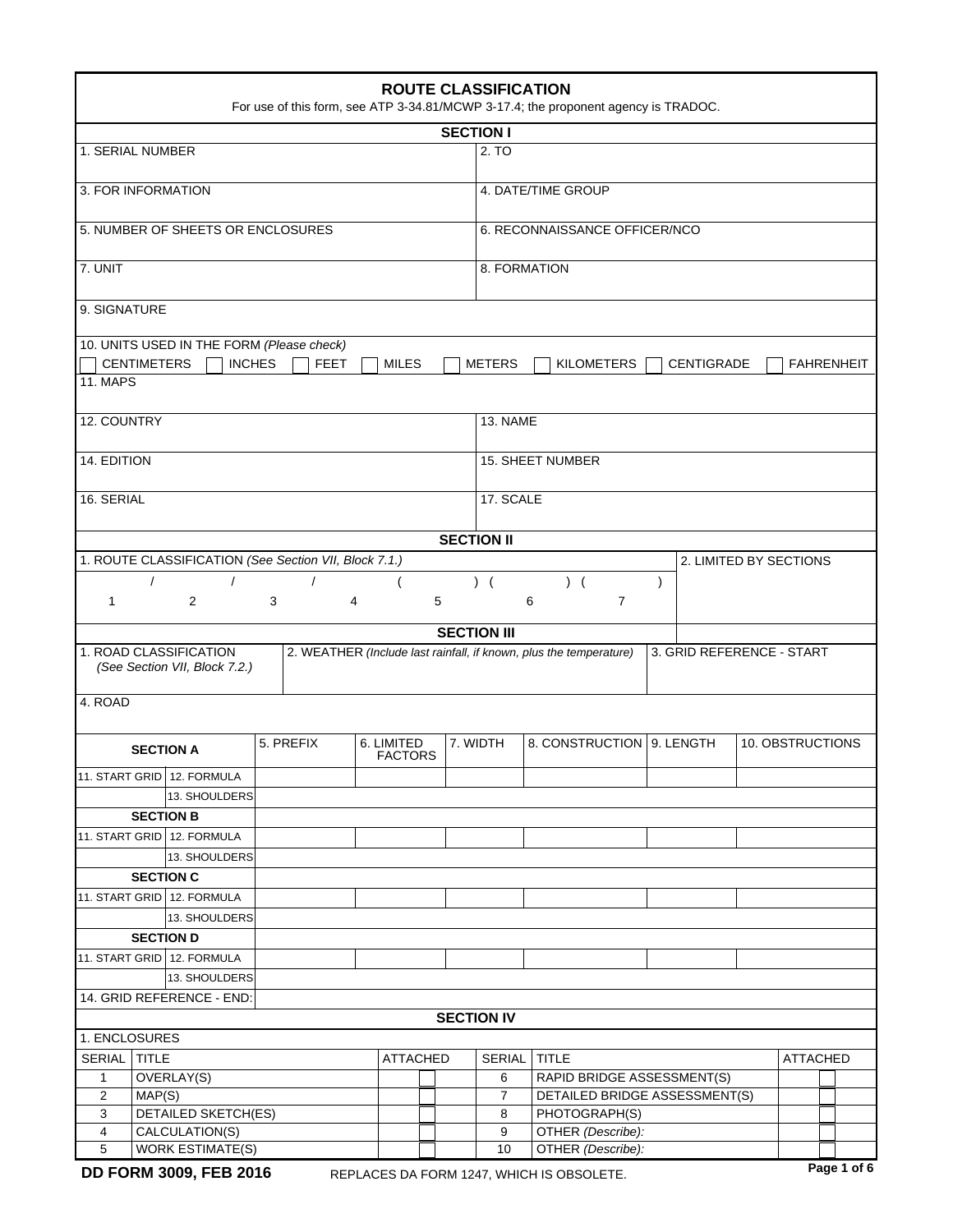| <b>SECTION V</b>                                 |                                                       |                    |         |                                                         |                |                           |                                |             |             |
|--------------------------------------------------|-------------------------------------------------------|--------------------|---------|---------------------------------------------------------|----------------|---------------------------|--------------------------------|-------------|-------------|
| 1. OBSTRUCTIONS AND RECOMMENDATIONS FOR UPGRADES |                                                       |                    |         |                                                         |                |                           |                                |             |             |
| 2. SERIAL                                        | 3. OBSTRUCTION<br>DETAILS<br>(Including existing MLC) | 4. ROAD<br>SECTION | 5. GRID | 6. RECOMMENDATION<br>FOR UPGRADE<br>(Including new MLC) | 7.<br>MANPOWER | 8. EQUIPMENT/<br>VEHICLES | 9.<br>CONSTRUCTION<br>MATERIAL | 10.<br>TIME | 11. NEW MLC |
|                                                  |                                                       |                    |         |                                                         |                |                           |                                |             |             |
|                                                  |                                                       |                    |         |                                                         |                |                           |                                |             |             |
|                                                  |                                                       |                    |         |                                                         |                |                           |                                |             |             |
|                                                  |                                                       |                    |         |                                                         |                |                           |                                |             |             |
|                                                  |                                                       |                    |         |                                                         |                |                           |                                |             |             |
|                                                  |                                                       |                    |         |                                                         |                |                           |                                |             |             |
|                                                  |                                                       |                    |         |                                                         |                |                           |                                |             |             |
|                                                  |                                                       |                    |         |                                                         |                |                           |                                |             |             |
|                                                  |                                                       |                    |         |                                                         |                |                           |                                |             |             |
|                                                  |                                                       |                    |         |                                                         |                |                           |                                |             |             |
|                                                  |                                                       |                    |         |                                                         |                |                           |                                |             |             |
|                                                  |                                                       |                    |         |                                                         |                |                           |                                |             |             |
|                                                  |                                                       |                    |         |                                                         |                |                           |                                |             |             |
|                                                  |                                                       |                    |         |                                                         |                |                           |                                |             |             |
|                                                  |                                                       |                    |         |                                                         |                |                           |                                |             |             |
|                                                  |                                                       |                    |         |                                                         |                |                           |                                |             |             |
|                                                  |                                                       |                    |         |                                                         |                |                           |                                |             |             |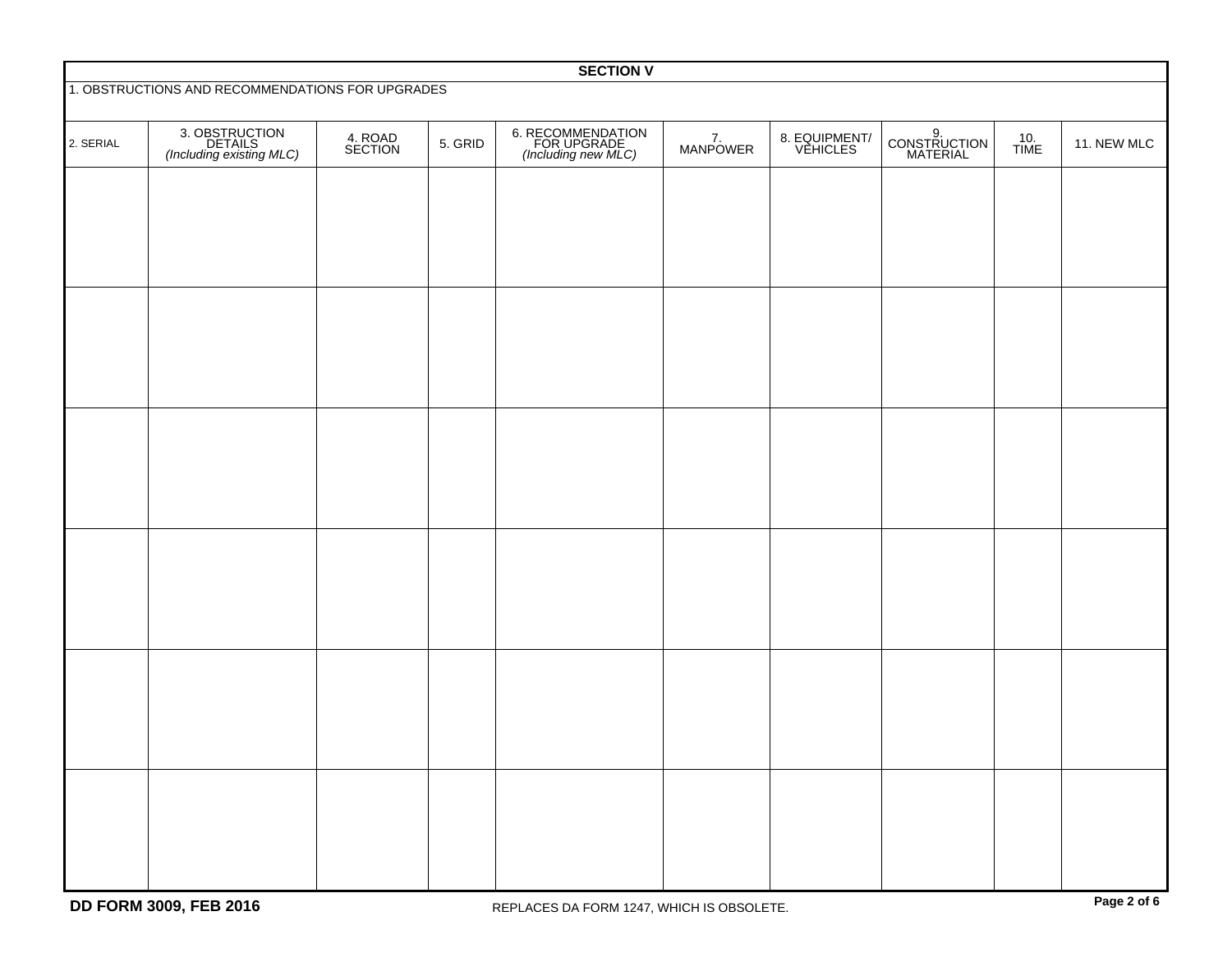|          | a. NAME            |
|----------|--------------------|
|          | b. UNIT            |
|          | c. DATE/TIME GROUP |
|          | d. SCALE           |
|          | e. REMARKS         |
|          |                    |
| 2. NOTES |                    |
|          |                    |
|          |                    |
|          |                    |
|          |                    |
|          |                    |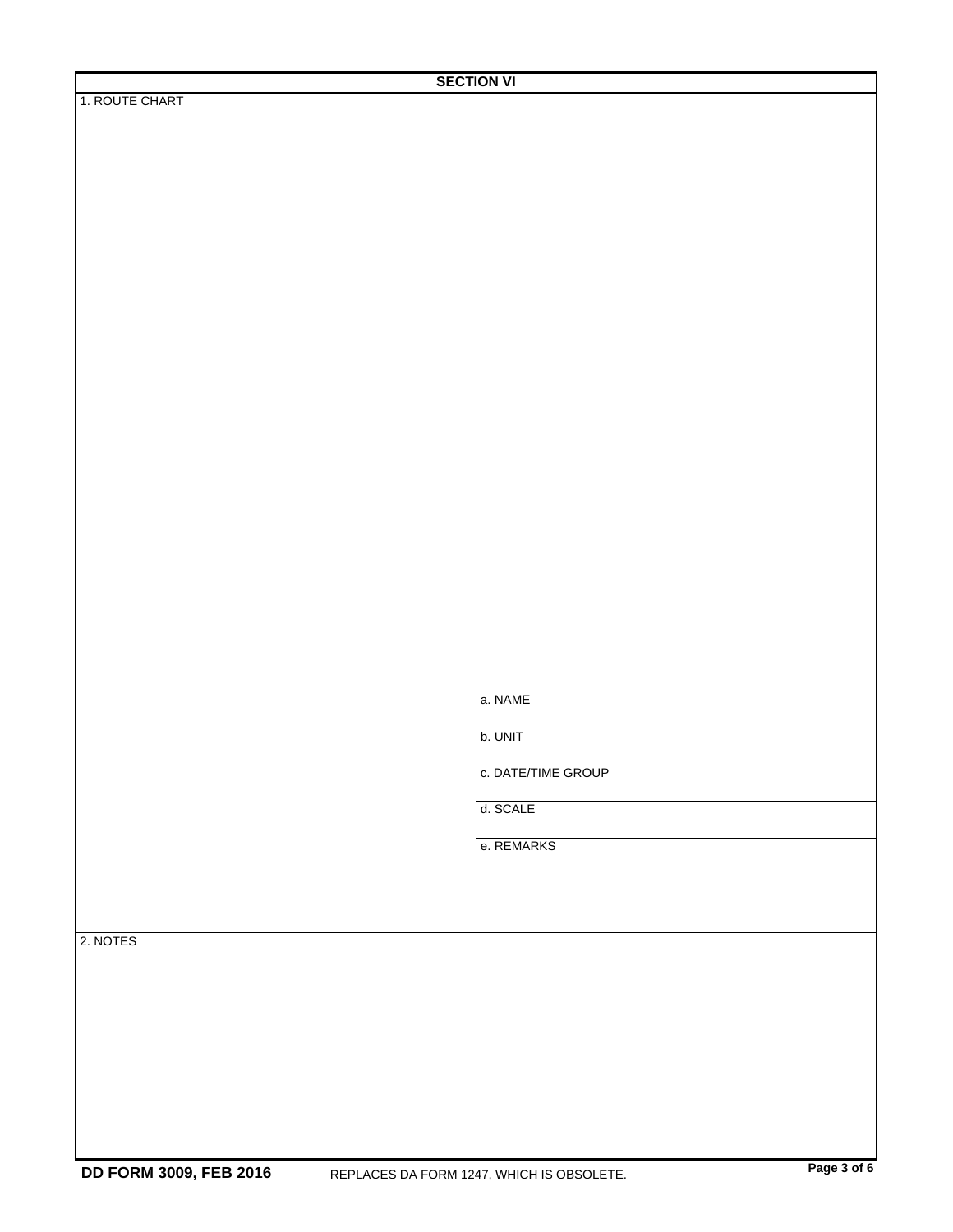| <b>SECTION VII</b>                                                                |                                                                |                                                                                               |                                                                                                                                                                                                                                      |  |  |  |  |
|-----------------------------------------------------------------------------------|----------------------------------------------------------------|-----------------------------------------------------------------------------------------------|--------------------------------------------------------------------------------------------------------------------------------------------------------------------------------------------------------------------------------------|--|--|--|--|
| 7.1. FACTORS USED IN ROUTE CLASSIFICATION FORMULAS. For example, 3.5/X/70/3.9(OB) |                                                                |                                                                                               |                                                                                                                                                                                                                                      |  |  |  |  |
| <b>SERIAL</b>                                                                     | <b>FACTOR</b><br><b>SYMBOL</b>                                 |                                                                                               | <b>MEANING</b>                                                                                                                                                                                                                       |  |  |  |  |
| 1                                                                                 | For example,<br><b>WIDTH</b><br>3.5 meters                     |                                                                                               | The width of the narrowest part for any given section.                                                                                                                                                                               |  |  |  |  |
|                                                                                   |                                                                | X                                                                                             | All-weather route - waterproof surface, never closed by weather other than<br>snow or flooding.                                                                                                                                      |  |  |  |  |
| 2                                                                                 | ROUTE TYPE                                                     | Y                                                                                             | Limited all-weather route - loose or light surface, sometimes reduced volumeof traffic<br>due to bad weather.                                                                                                                        |  |  |  |  |
|                                                                                   |                                                                | Z                                                                                             | Fair weather route - quickly impassable in adverse weather.                                                                                                                                                                          |  |  |  |  |
| 3                                                                                 | <b>MLC</b>                                                     | For example,<br>70                                                                            | The maximum MLC of the vehicle which can use the route in convoy.                                                                                                                                                                    |  |  |  |  |
| 4                                                                                 | OVERHEAD<br><b>CLEARANCE</b>                                   | For example,<br>3.9                                                                           | The minimum vertical distance between the route or road surface and any overhead<br>obstruction. Only included if height is less than the required for the MLC.                                                                      |  |  |  |  |
|                                                                                   | OBSTRUCTION TO                                                 | (OB)                                                                                          | Temporary or single obstructions.                                                                                                                                                                                                    |  |  |  |  |
| 5                                                                                 | <b>TRAFFIC OTHER THAN A</b>                                    | (T)                                                                                           | Regular, recurrent and serious snow blockage.                                                                                                                                                                                        |  |  |  |  |
|                                                                                   | <b>BRIDGE</b>                                                  | (W)                                                                                           | Regular, recurrent, and serious flooding.                                                                                                                                                                                            |  |  |  |  |
|                                                                                   | 7.2. FACTORS USED IN ROAD CLASSIFICATION FORMULAS.             |                                                                                               |                                                                                                                                                                                                                                      |  |  |  |  |
| <b>SERIAL</b>                                                                     | <b>FACTOR</b>                                                  | <b>SYMBOL</b>                                                                                 | <b>MEANING</b>                                                                                                                                                                                                                       |  |  |  |  |
| $\mathbf{1}$                                                                      | <b>PREFIX</b>                                                  | Α                                                                                             | No limiting factors.                                                                                                                                                                                                                 |  |  |  |  |
|                                                                                   |                                                                | B                                                                                             | One or more limiting factors.                                                                                                                                                                                                        |  |  |  |  |
|                                                                                   | <b>LIMITING FACTORS:</b>                                       |                                                                                               |                                                                                                                                                                                                                                      |  |  |  |  |
|                                                                                   | <b>SHARP CURVES</b>                                            | с                                                                                             | Radius less than 25 meters and deflecting the direction more than 90. <sup>0</sup>                                                                                                                                                   |  |  |  |  |
|                                                                                   | <b>STEEP GRADIENTS</b>                                         | g                                                                                             | Gradients of 7 percent or over.                                                                                                                                                                                                      |  |  |  |  |
|                                                                                   | <b>POOR DRAINAGE</b>                                           | d                                                                                             | Inadequate or blocked drainage.                                                                                                                                                                                                      |  |  |  |  |
| 2                                                                                 | <b>WEAK FOUNDATIONS</b>                                        | $\mathsf{f}$                                                                                  | Unstable, loose, or easily displaced.                                                                                                                                                                                                |  |  |  |  |
|                                                                                   | <b>ROUGH SURFACE</b>                                           | s                                                                                             | Likely to reduce convoy speed                                                                                                                                                                                                        |  |  |  |  |
|                                                                                   | <b>EXCESSIVE CAMBER OR</b><br><b>SUPER ELEVATION</b>           | Ť                                                                                             | Likely to cause heavy vehicle to skid or drag towards roadside.                                                                                                                                                                      |  |  |  |  |
|                                                                                   | DOUBTFUL CONDITIONS                                            | ?                                                                                             | Indeterminate or doubtful conditions expressed with ? and (). For example, (f?).                                                                                                                                                     |  |  |  |  |
|                                                                                   | <b>SHOULDERS</b>                                               |                                                                                               | No symbol, but written reports should specify.                                                                                                                                                                                       |  |  |  |  |
| 3                                                                                 | <b>WIDTH</b>                                                   | Width of travelled way or total width including shoulders (when they are usable).<br>$\prime$ |                                                                                                                                                                                                                                      |  |  |  |  |
|                                                                                   | <b>CONSTRUCTION</b><br><b>MATERIAL:</b><br><b>TYPE X ROUTE</b> | k                                                                                             | Concrete.                                                                                                                                                                                                                            |  |  |  |  |
|                                                                                   | TYPE X OR Y ROUTE                                              | kb                                                                                            | Bituminous or asphaltic concrete.                                                                                                                                                                                                    |  |  |  |  |
|                                                                                   |                                                                | р<br>rb                                                                                       | Paving brick or stone.<br>Bitumen penetrated macadam, water-bound macadam with superficial asphalt or tar<br>cover.                                                                                                                  |  |  |  |  |
| 4                                                                                 | TYPE Y ROUTE                                                   | r                                                                                             | Water-bound macadam, crushed rock or coral.<br>Gravel or lightly metaled.                                                                                                                                                            |  |  |  |  |
|                                                                                   | TYPE Y OR Z ROUTE                                              | nb                                                                                            | Bituminous surface treatment on natural earth, stabilized soil, sand-clay, and so forth.                                                                                                                                             |  |  |  |  |
|                                                                                   | TYPE Z ROUTE                                                   | n<br>b<br>V                                                                                   | Natural earth, stabilized soil, sand-clay, shell, cinders, and so forth.<br>Bituminous construction. To be used alone only when type of bituminous<br>construction cannot be determined.<br>Various other types not mentioned above. |  |  |  |  |
| 5                                                                                 | LENGTH                                                         | km)                                                                                           | The length of the section in kilometers may be added in brackets if desired.                                                                                                                                                         |  |  |  |  |
|                                                                                   | OBSTRUCTIONS:                                                  | (OB)                                                                                          | Symbol at the end of the formula indicates existence of obstruction.                                                                                                                                                                 |  |  |  |  |
| 6                                                                                 | <b>SNOW</b>                                                    | (T)                                                                                           | Regular, recurrent and serious snow blockage.                                                                                                                                                                                        |  |  |  |  |
|                                                                                   | <b>FLOODING</b>                                                | (W)                                                                                           | Regular and sufficiently flooding which impedes traffic flow.                                                                                                                                                                        |  |  |  |  |
|                                                                                   | DD FORM 3009, FEB 2016                                         |                                                                                               | Page 4 of 6<br>REPLACES DA FORM 1247, WHICH IS OBSOLETE.                                                                                                                                                                             |  |  |  |  |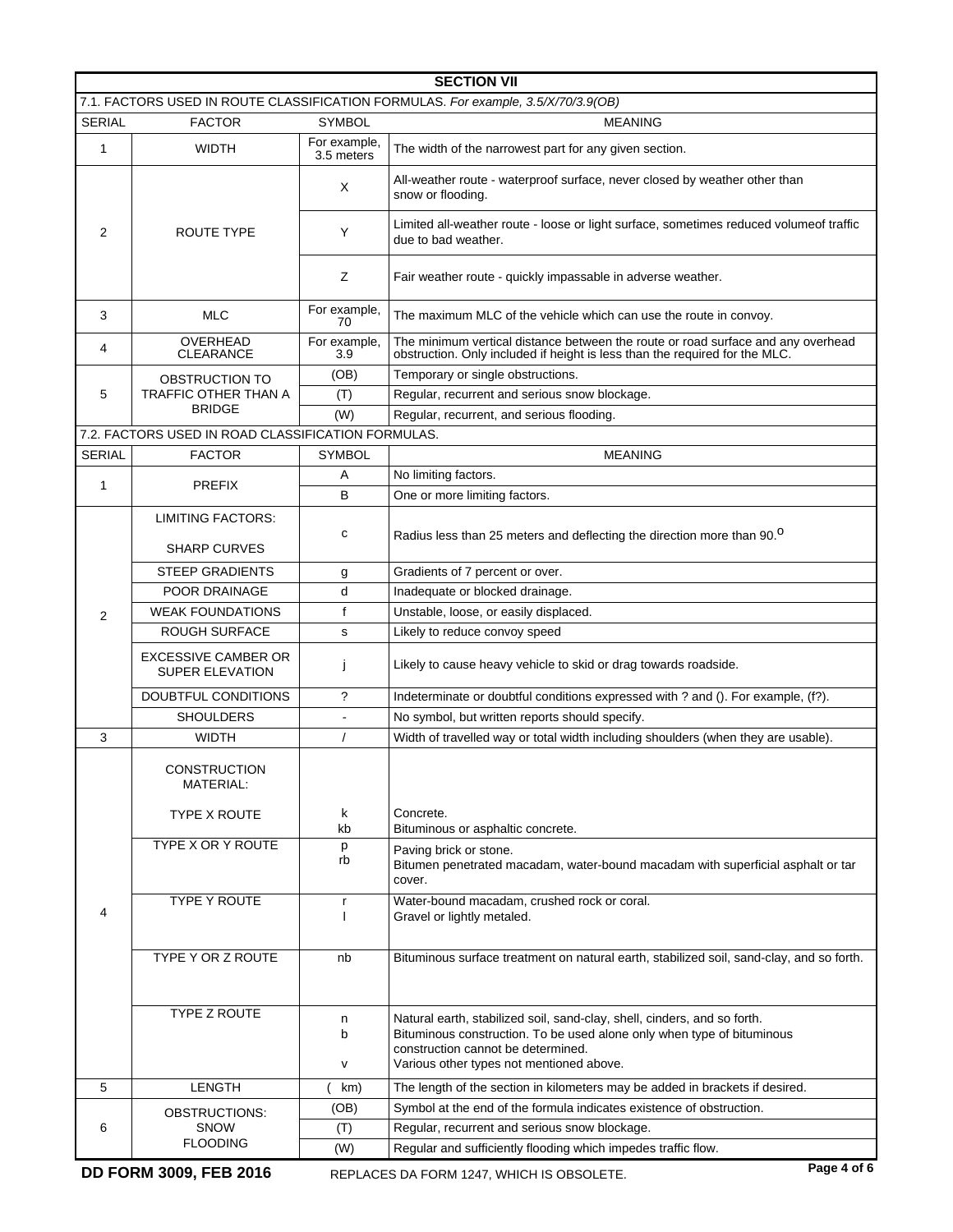## 7.2. FACTORS USED IN ROAD CLASSIFICATION FORMULAS. (continued)

**NOTE.** Consider the following as obstructions:

- Overhead clearance less than 4.3 meters.
- Reductions in road widths which limit traffic capacity, such as craters.
- Gradients of 7 percent and over.
- Curves with less than a 25-meter radius and deflecting more than 90.
- Ford and ferries.
- Example: B/c(f?)/3.2/4.8/p/(4.5km)(OB)(T)

According to the width, classify a route or road as follows:

- **Limited access.** Up to 3.5 meters wide; it permits passage of isolated vehicles in one direction only.
- **Single lane.** From 3.5 to 5.5 meters wide; it permits use only in one direction at any one time.
- Single flow. From 5.5 to 7.5 meters wide; it permits isolated vehicles to pass or travel in the opposite direction to the main flow.
- • • **Double flow.** Over 7.3 meters wide; it permits two columns of vehicles to proceed simultaneously.

7.3. MEASURING THE RADIUS OF AN EXSISTING CURVE.

Step 1. A chord AB is set out as shown and bisected at C, so that AC = BC = a.

Step 2. From point C, the perpendicular offset  $(x)$  is measured at point D on the curve.

Step 3. The radius is calculated from the formula.

 $2 \quad 2$  $R = \frac{x + a}{2x}$ 

7.4. CONVERSION FACTORS.

| <b>U.S. UNITS</b>         | <b>MULTIPLIED BY</b>          | <b>EQUALS METRIC UNITS</b>                     |  |  |  |  |  |
|---------------------------|-------------------------------|------------------------------------------------|--|--|--|--|--|
| <b>CENTIMETER</b>         | 0.39370                       | <b>INCH</b>                                    |  |  |  |  |  |
| <b>FOOT</b>               | 0.30480                       | <b>METER</b>                                   |  |  |  |  |  |
| <b>INCH</b>               | 2.54000                       | <b>CENTIMETER</b>                              |  |  |  |  |  |
| <b>KILOMETER</b>          | 0.62137                       | <b>MILE</b>                                    |  |  |  |  |  |
| <b>METER</b>              | 3.28084                       | <b>FEET</b>                                    |  |  |  |  |  |
| <b>MILE</b>               | 1.60934                       | <b>KILOMETER</b>                               |  |  |  |  |  |
| <b>TEMPERTURE</b>         |                               |                                                |  |  |  |  |  |
| <b>CENTIGRADE DEGREES</b> | $C^o = \frac{5(F^o - 32)}{9}$ | <b>FAHRENHEIT DEGREES</b>                      |  |  |  |  |  |
| <b>FAHRENHEIT DEGREES</b> | $F^o = \frac{9C^o}{5} + 32$   | <b>CENTIGRADE DEGREES</b><br>$P = \frac{1}{2}$ |  |  |  |  |  |

**DD FORM 3009, FEB 2016 REPLACES DA FORM 1247, WHICH IS OBSOLETE. Page 5 of 6**